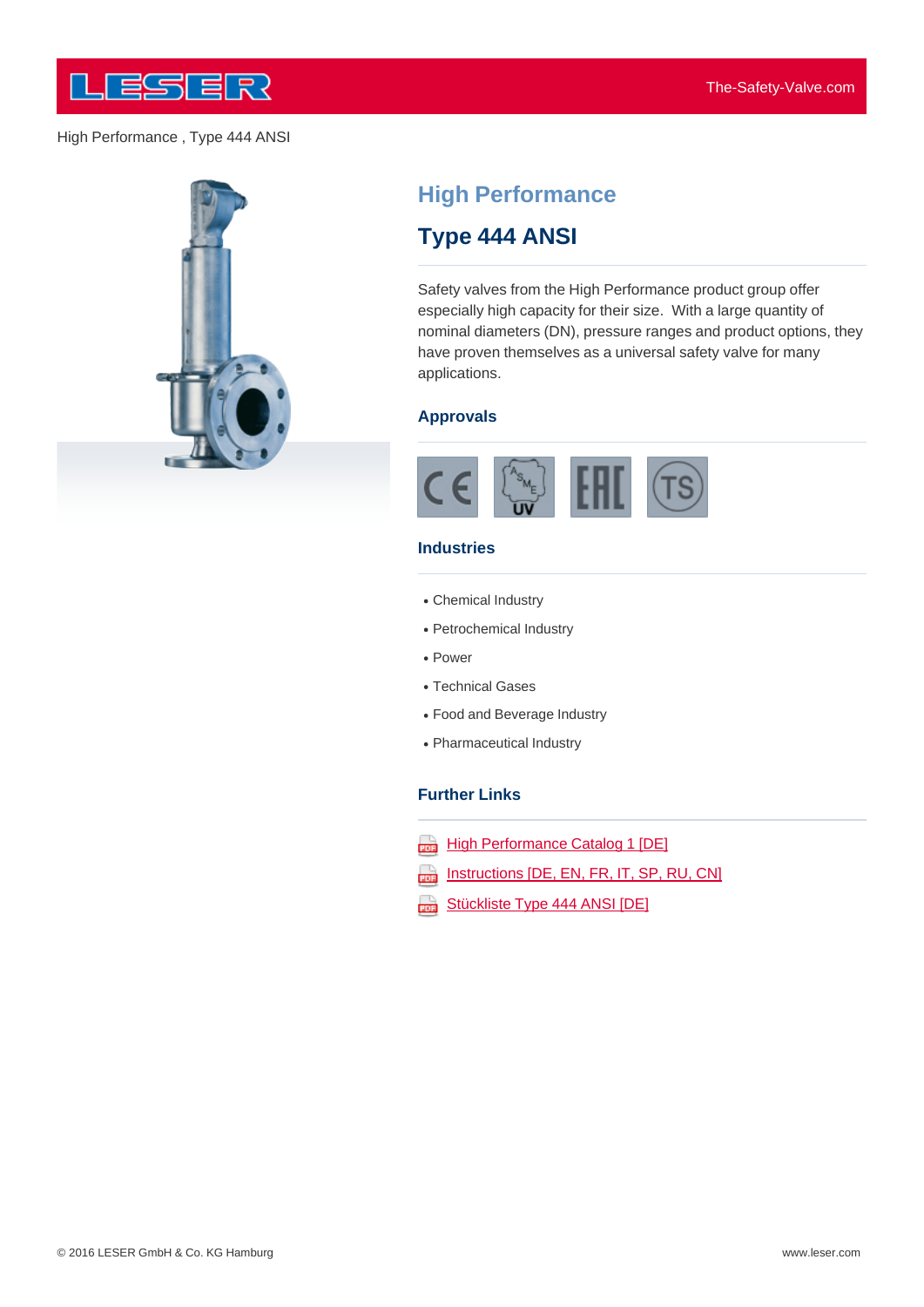

## High Performance , Type 444 ANSI

## **Datasheet**

| <b>Product info</b>           | <b>Metric unit</b>                                                                         | <b>US unit</b>                                                                             |
|-------------------------------|--------------------------------------------------------------------------------------------|--------------------------------------------------------------------------------------------|
| Key feature                   | Deep-drawn body                                                                            | Deep-drawn body                                                                            |
| Nominal<br>diameter inlet     | DN 25 - DN 80                                                                              | $1" - 3"$                                                                                  |
| Nominal<br>diameter outlet    |                                                                                            |                                                                                            |
| Pressure                      |                                                                                            |                                                                                            |
| Actual orifice<br>diameter d0 | 23 - 74 mm                                                                                 | $0,91 - 2,91$ in                                                                           |
| Actual orifice<br>area A0     | $416 - 4301$ mm <sup>2</sup>                                                               | 0,644 - 6,666 in <sup>2</sup>                                                              |
| Pressure                      | $0,1 - 16$ bar                                                                             | 1,5 - 232 psig                                                                             |
| Flange rating<br>inlet        | <b>CL150</b>                                                                               | <b>CL150</b>                                                                               |
| Temperature<br>acc. to DIN EN | -45 to 200 $^{\circ}$ C                                                                    | -49 to 392 °F                                                                              |
| Temperature<br>acc. to ASME   | -45 to 200 $^{\circ}$ C                                                                    | -49 to 392 °F                                                                              |
| Body material                 | 1.4404                                                                                     | SA 479 316L                                                                                |
| <b>KUB-Materials</b>          |                                                                                            |                                                                                            |
| Valve<br>connection           | Flange acc. to<br><b>ASME B 16.5</b><br><b>JIS 2220</b>                                    | Flange acc. to<br><b>ASME B 16.5</b><br><b>JIS 2220</b>                                    |
| <b>Bellows</b>                | No bellows                                                                                 | No bellows                                                                                 |
| Type of loading               | Spring loaded                                                                              | Spring loaded                                                                              |
| Approvals                     | PED/DIN EN ISO 4126-1, PED/AD 2000-Merkblatt A2,<br>ASME Sec. VIII Div. 1, CRN, AQSIQ, EAC | PED/DIN EN ISO 4126-1, PED/AD 2000-Merkblatt A2,<br>ASME Sec. VIII Div. 1, CRN, AQSIQ, EAC |
| Specials                      |                                                                                            |                                                                                            |